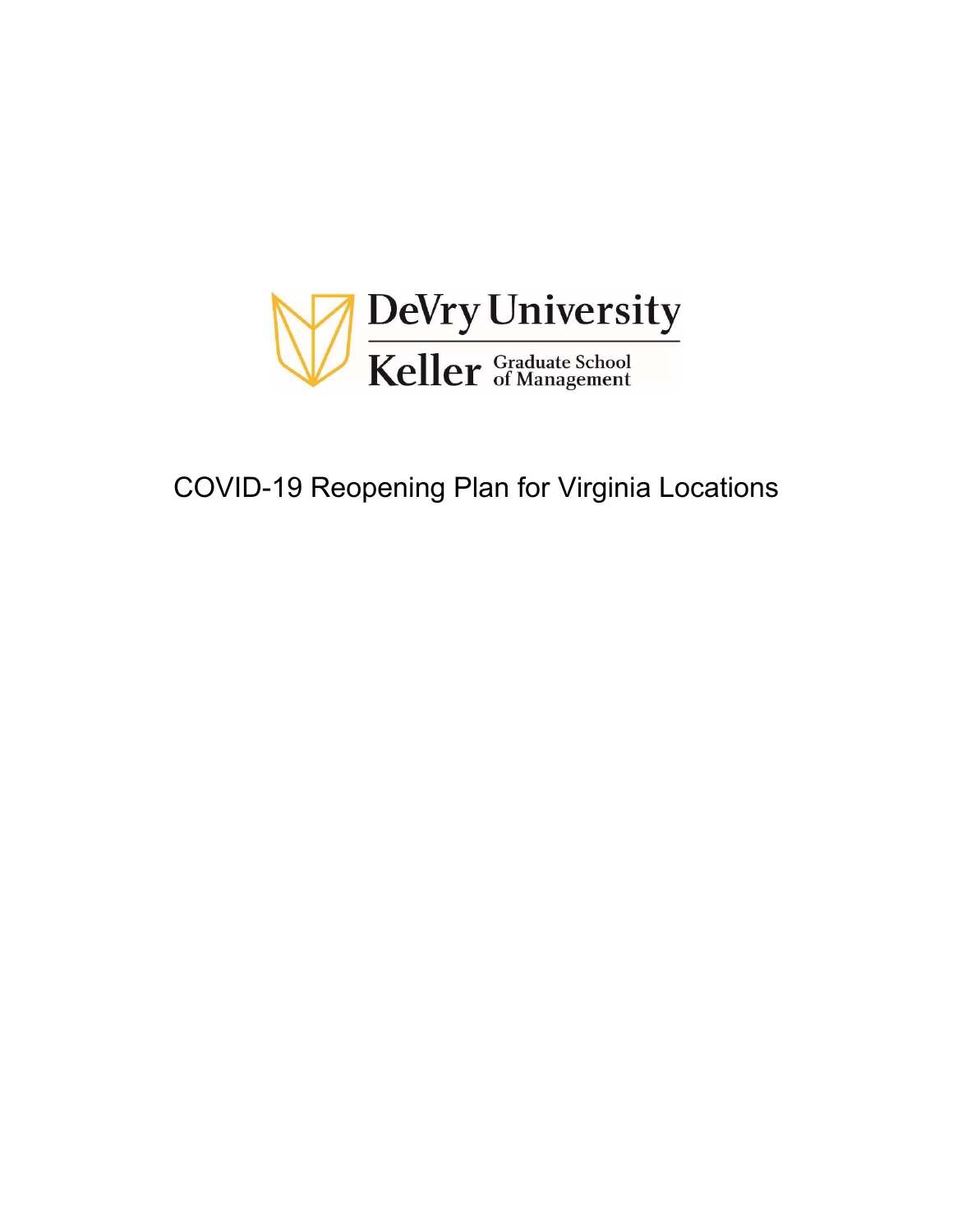

| <b>Date</b> | Version | Who made the changes? | <b>What Changes?</b>                |
|-------------|---------|-----------------------|-------------------------------------|
| 7/6/2020    | 1.0     | Reopening Team        | Initial version                     |
| 7/20/2020   | 2.0     | Reopening Team        | Additional details added throughout |
|             |         |                       |                                     |
|             |         |                       |                                     |
|             |         |                       |                                     |

## **Contents**

| $\mathbf{L}$    |                                                                                     |  |
|-----------------|-------------------------------------------------------------------------------------|--|
| $\mathbf{II}$ . |                                                                                     |  |
| III.            |                                                                                     |  |
| IV.             |                                                                                     |  |
| V.              |                                                                                     |  |
| VI.             |                                                                                     |  |
| VII.            | What to do if a Colleague or Student Is Sick or Was Exposed to Someone Who Is Sick8 |  |
| -VIII.          |                                                                                     |  |
| IX.             |                                                                                     |  |
| Χ.              |                                                                                     |  |
| XI.             | Partnership and Communication/Information Sharing with Local Community, Health      |  |
|                 |                                                                                     |  |
| XII.            |                                                                                     |  |
|                 |                                                                                     |  |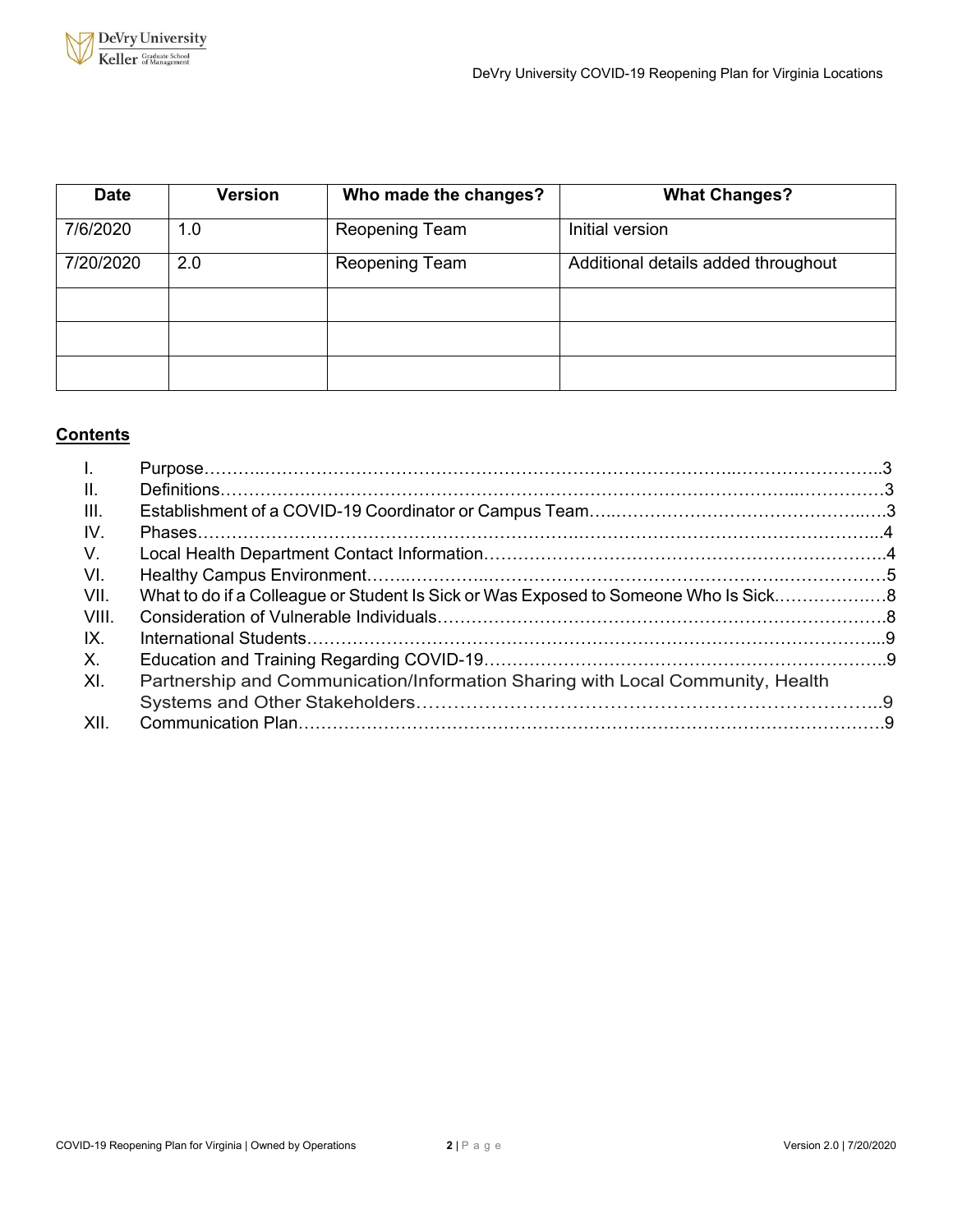

## **I. Purpose**

As DeVry University evaluates the safe reopening of our 47 locations, one value remains the same. Our CARE for our students, colleagues and the communities that we serve are our top priority. The development of this re-opening plan was sponsored by our University Executive Committee, and crafted by a cross functional team of colleagues and other stakeholders all working toward one goal, to re-open our physical locations safely while ensuring that we follow the guidelines of our federal, state and local experts.

This plan starts with the assumption that DeVry's reopening will require a staged approach which we will refer to herein as "Phases". While our campuses are currently closed, our reopening plan will start in Phase 0. In phase 0, we have limited our campus staff to only essential colleagues working from our Home Office location in Naperville, Illinois. In this phase, all other colleagues are required to work from home, with any request to access our locations reviewed on an exception basis and in compliance with strict health and wellness guidelines required. Reopening our campuses will commence with Phase 1.

This plan includes the following:

- Philosophy and Guiding Principals
- Decision tree
- Onsite safety requirements and protocols

This plan is a working document that will be revised as appropriate.

## **II. Definitions**

**Phases:** Each phase described below defines who is allowed onsite, criteria required to be met for identified individuals to go onsite, and identifies processes that will return to onsite. The phase will determine the nature of the campus activity in the event of an outbreak.

**SIREN System:** The University's emergency notification system. Students, faculty, and staff are encouraged to keep contact information updated in SIREN through the student portal at <https://learn.devry.edu/> for students and the DeVry University Staff Portal at<https://dvu.okta.com/> for faculty and staff.

## **III. Establishment of a COVID-19 Coordinator or Campus Team**

DeVry University has established a re-opening task force to ensure a coordinated effort to resume on-site operations after the temporary closures and shift to online instruction due to the COVID-19 pandemic. All functional areas are included in the re-opening task force. At the national level, Scarlett Howery, Vice President of Operations, is leading the re-opening effort.

**Campus Coordinator:** For DeVry's Virginia locations, Steven Dhondt is the campus coordinator.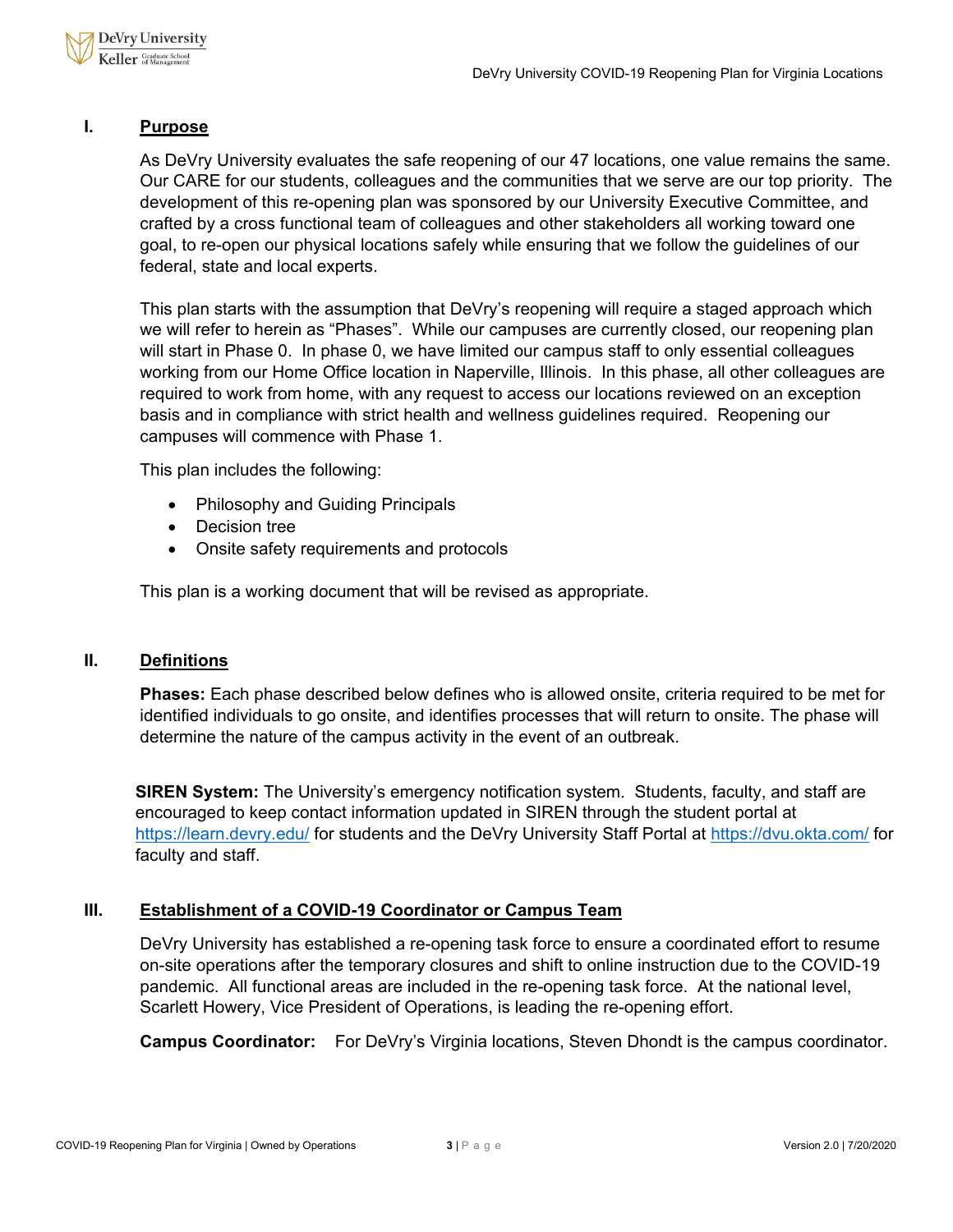

## **IV. Phases**

| · All campuses are closed                                  |
|------------------------------------------------------------|
| • Colleagues work from home                                |
| . Courses taught virtually                                 |
| ·Most campuses are closed                                  |
| . Colleagues that support critical processes return onsite |
|                                                            |
| . Required courses taught onsite                           |
|                                                            |
| · Many campuses are closed                                 |
| . Colleagues that support critical processes return onsite |
| . Required courses taught onsite                           |
|                                                            |
| • Many campuses are open                                   |
| .New "normal" for colleagues' return to onsite             |
| . New "normal" for courses taught onsite                   |
|                                                            |
|                                                            |

DeVry is currently in Phase 0.

Locations may advance phases or move backwards depending on the status of the COVID-19 virus in a given area as well as the guidance from the CDC and public health officials.

DeVry will evaluate "showstopper" criteria, which includes government restrictions and clinical data in determining whether to close a campus or modify this reopening plan.

## **V. Local Health Department Contact Information**

## **Arlington Public Health Division**

2100 Washington Blvd. Arlington, VA 22204 Telephone: (703) 228-1200 COVID-19 Hotline: (703) 228-7999 Website:<https://health.arlingtonva.us/public-health/>

The Arlington Public Health Division COVID-19 Hotline's hours of operations are: Mon.-Fri., 7 a.m.- 7 p.m.; Sat. 9 a.m.-5 p.m. (Closed Sundays and holidays)

For contact tracing, you may also contact the Communicable Disease Programs Department at (703) 288-5200; choose option 1 to be transferred to the appropriate team member.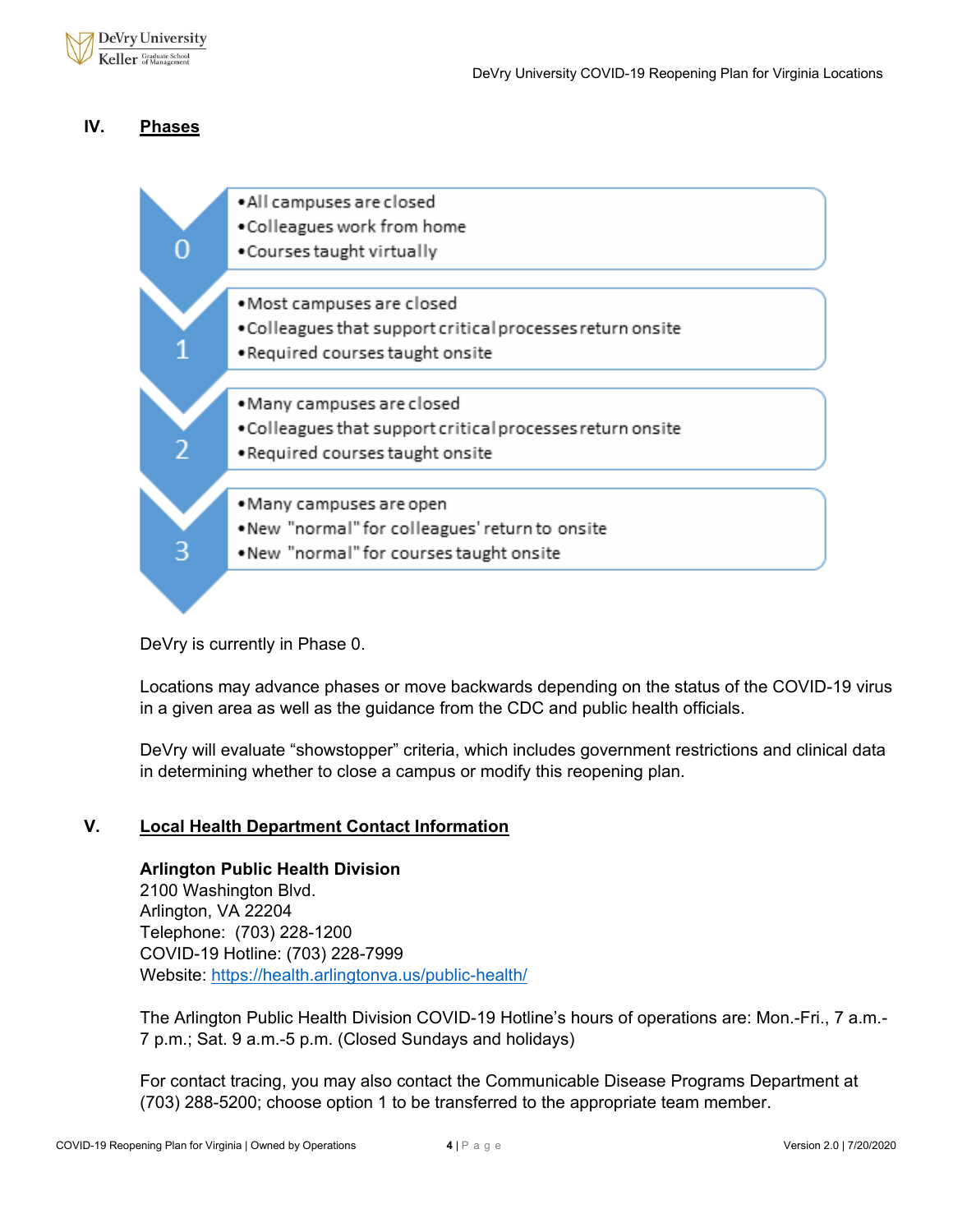

Testing Centers can be found [https://www.vdh.virginia.gov/coronavirus/covid-19-testing/covid-19](https://www.vdh.virginia.gov/coronavirus/covid-19-testing/covid-19-testing-sites/) [testing-sites/](https://www.vdh.virginia.gov/coronavirus/covid-19-testing/covid-19-testing-sites/)

**[Virginia Hospital Center](https://www.virginiahospitalcenter.com/aboutus/news/releases.aspx?story=12676§ion=226&year=2020)**1429 N Quincy St.Arlington VA 22207

**[Inova Urgent Care Center –](https://www.inova.org/locations/inova-urgent-care-north-arlington) North Arlington** 4600 Lee HighwayArlington VA 22207

**Chesapeake Health District** Main Office 748 North Battlefield Blvd Chesapeake, VA 23320 Telephone: (757) 382-8600 <https://www.vdh.virginia.gov/chesapeake/>

As of July 2, 2020, the Chesapeake Health District building will be open Tuesday, Wednesday and Thursday ONLY, Most services will continue to be offered [online](https://www.vdh.virginia.gov/chesapeake/) and via phone Monday through Friday from 8:15 a.m. to 5:00 p.m. (757) 382-8631.

Testing Centers – <https://www.vdh.virginia.gov/coronavirus/covid-19-testing/covid-19-testing-sites/>

**[CVS Pharmacy Testing Site –](https://www.cvs.com/minuteclinic/covid-19-testing) Military Highway**2981 Military Highway SChesapeake VA 23323

**Rite Aid – [Chesapeake](https://www.projectbaseline.com/study/covid-19/?utm_source=riteaid&utm_medium=covid-19&utm_campaign=website)**2040 Atlantic AvenueChesapeake VA 23324

For contact tracing, you may contact Lisa Engle, Epidemiologist, at (757) 382-8642.

## **VI. Healthy Campus Environment Upon Campus Reopening (Phases 1, 2 and 3)**

DeVry University cannot guarantee immunity from sickness. DeVry will do our best to provide a healthy environment and adhere to the guidance of health officials and the Commonwealth of Virginia.

DeVry University does not have campus housing facilities. Therefore, these plans do not address elements pertaining to university housing, such as moving into dormitories, room assignments, etc.

A. **Daily Health Monitoring:** All individuals entering a DVU facility must complete a location entry screening form once per day upon initial arrival to the facility. The completed form will be reviewed by the campus coordinator, who will either approve or deny entry in the facility based upon the responses indicated on the form. The check-in process will also assist with contact tracing in the event that someone becomes ill with COVID-19.

## B. **Personal Protective Equipment (PPE)**

**1. Face coverings:** All individuals entering and/or occupying a DeVry space are required to wear a face covering that covers the nose and mouth at all times, except when alone in a private office with the door closed. Individuals refusing to wear a face covering will be denied entry. Any employees or students who need a reasonable accommodation should contact the campus coordinator or accomodations@devry.edu.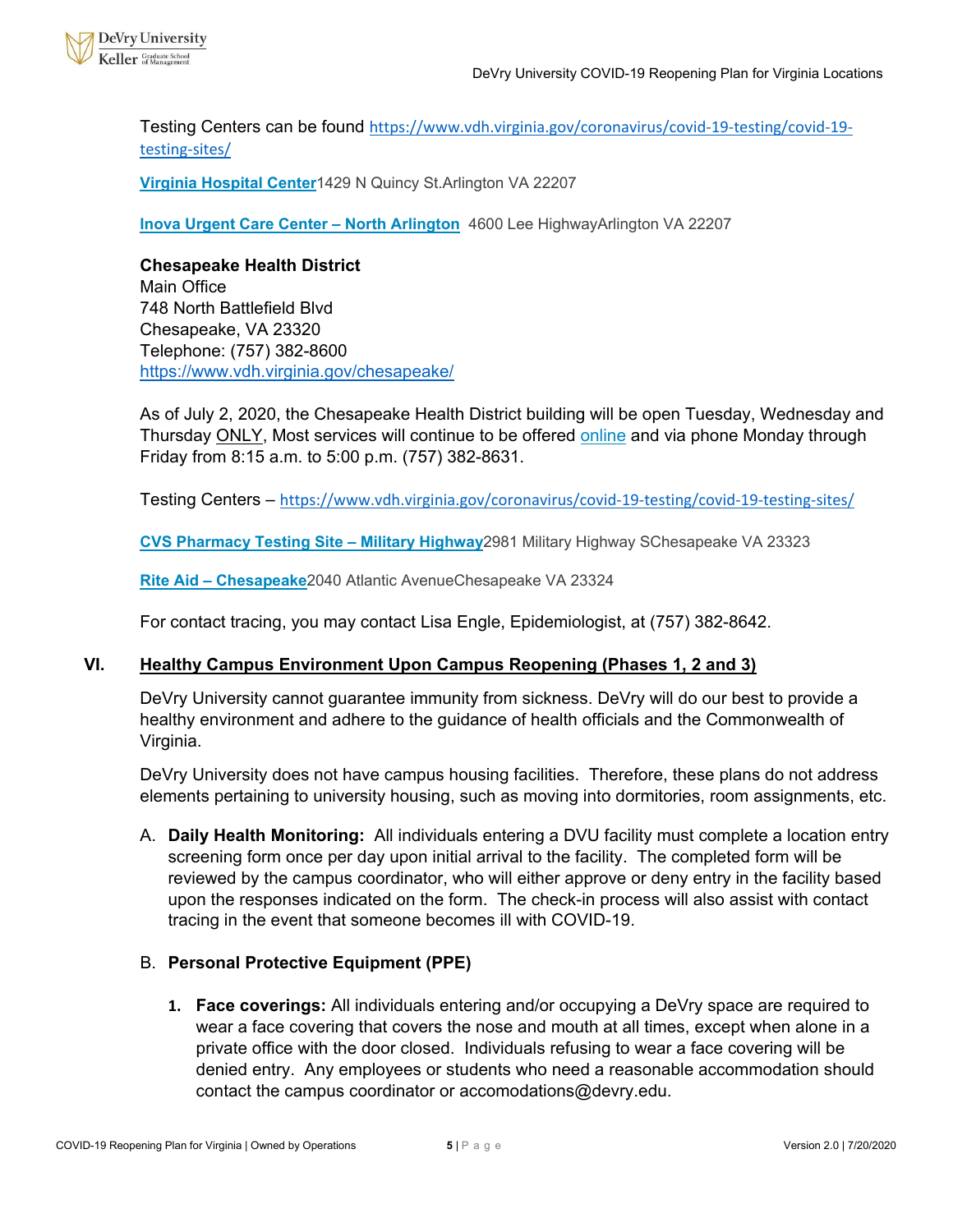

## C. **Handwashing and Hygiene**

- **2. Hygiene:** Good hygiene practices will be documented with signs throughout the location.
	- **a. Hand Cleaning:** Touchless hand sanitizer stations will be made available throughout the facilities. Soap and running water are available at all sinks within the DeVry space. All persons in DeVry space should wash hands often with soap and water for at least 20 seconds, especially after having been in a public place, or after blowing your nose, coughing or sneezing. If soap and water are not readily available, use a hand sanitizer that contains at least 60% alcohol. To use the hand sanitizer, cover all surfaces of your hands with the solution and rub them together until they feel dry.
	- **b. Disinfectant wipes:** Disinfectant surface wipes will be available throughout the DeVry space and should be used to wipe down surfaces during the day. Students and employees should minimize shared objects and touching shared surfaces as much as possible (dedicated student supplies, lab equipment, computers, etc.) and wipe them down with a disinfecting wipe before and after use.
- D. **Cleaning:** Enhanced cleaning services will be implemented at a minimum once per day. Frequently touched surfaces will be cleaned more frequently. To facilitate cleaning, all items must be removed from desk/table surfaces except required equipment and information to help with cleaning. Disinfectant wipes may be used to clean surfaces in between the enhanced cleaning process.
- E. **Social Distancing:** All individuals entering DeVry space are asked to maintain an appropriate social distance of at least 6 feet from others. Social distance-supporting signs and markings will be present as reminders.
	- **1. Reception:** Movable sneeze guards will be present on reception desks.
	- **2. Classrooms:** Classrooms will be configured and marked to identify 6 foot separation, including tables/desks, chairs, and the professor teaching area. Class size will be limited to 10 students per course as long as it allows for 6 feet of separation from others. DeVry will evaluate other strategies to facilitate social distancing, such as staggering class schedules.
	- **3. Private offices:** Doors to private offices and interview rooms must remain closed when occupied. Only one person may be inside at a time.
	- **4. Work stations:** Work stations will be reconfigured to be at least 6 feet apart. Every other desk within a row on same side of center divider may be occupied simultaneously so long as it affords a minimum of 6 feet of distance.
	- **5. Common-use spaces:** Individuals are asked to adhere to the signage and markings within the common-use spaces in order to maintain an appropriate social distance. In instances where space is limited, only one individual may utilize the space at a time. For example, a copy room may not be sufficient in size to permit more than one person to utilize the space while maintaining an appropriate social distance from others. Furniture may be reconfigured or marked off within the spaces to ensure appropriate distance is maintained.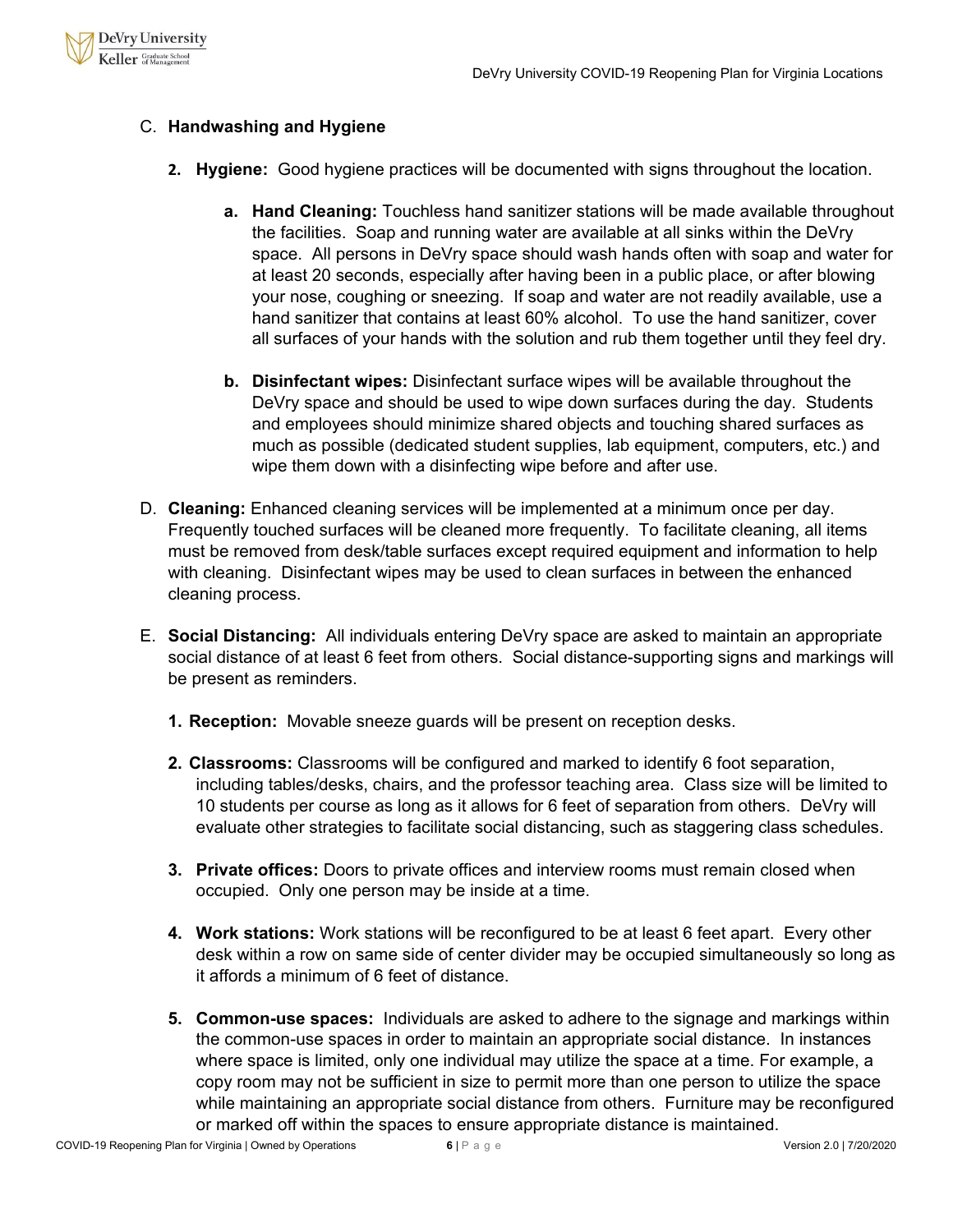

The floor plan that follows is an example of how DeVry facilities may be modified to ensure appropriate social distancing.

Key:

- $Red X = No$  seating
- Green checkmark = Teaching area
- Orange floor sign = Directional



- **6. Travel within the DeVry space:** Common space, including hallways and rooms, will be configured and marked to identify 6 foot separation. All persons in DVU space will maintain 6 feet of separation at all areas within DVU space and when traveling through a location.
- **7. Contact avoidance:** Do not shake hands, high five, etc. and avoid physical contact with other people. Do not touch another's belongings or hand items to someone (i.e. paper, etc.). Minimize sharing of objects, such as supplies, equipment, computers, etc., to the extent possible.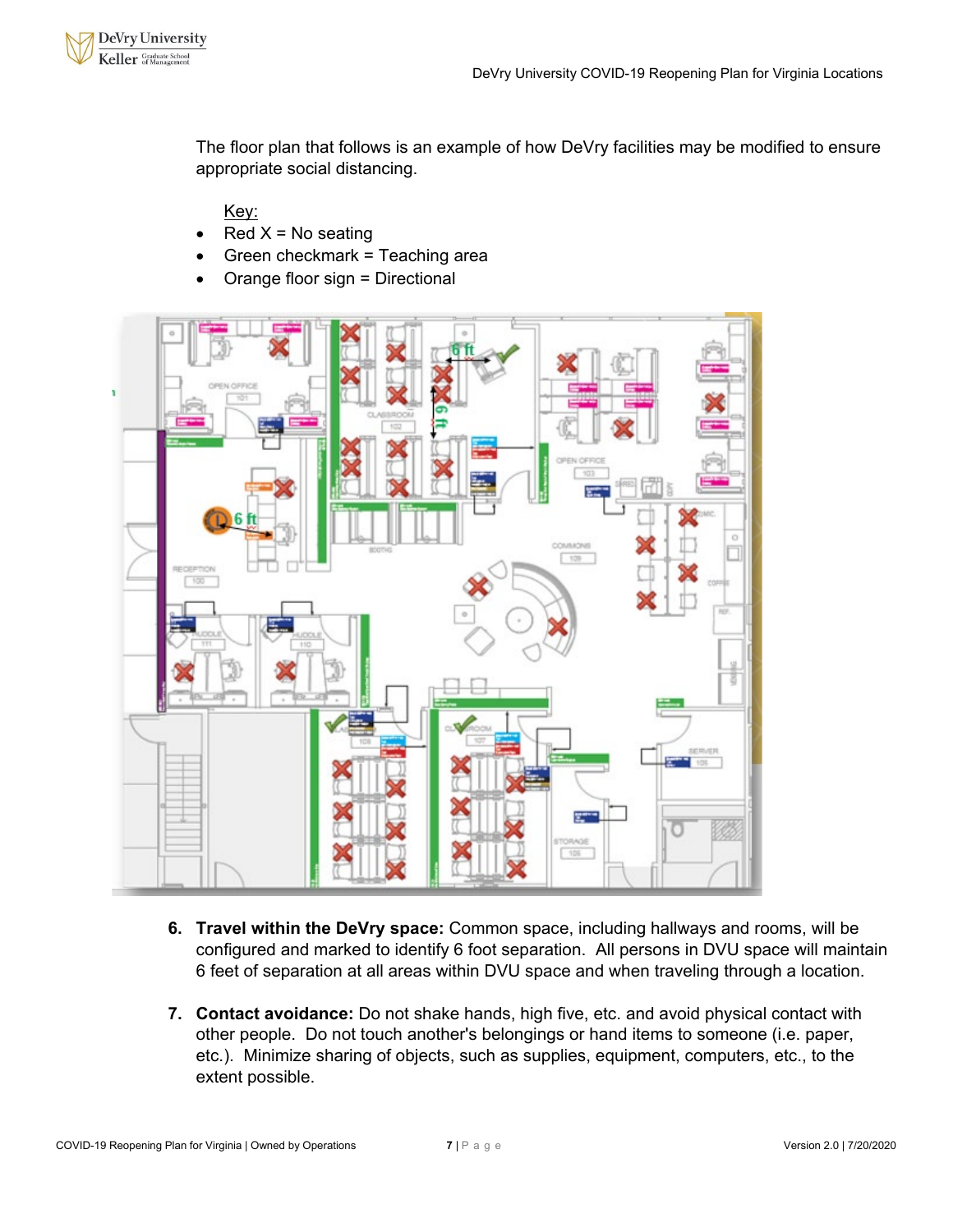

- **8. Food Service:** Not applicable. DeVry's locations in Virginia do not offer onsite food service.
- **9. Visitors:** DeVry will not allow personal visitors to the site. All visitors must check in at reception and follow the health screening process before entering campus.
- F. **Large Events, such as graduation ceremonies or speakers:** Large events, such as graduation ceremonies, will be modified to ensure the health and safety of the community. At this time, such events, if scheduled, will be held virtually.

## **VII. What to do if a Colleague or Student is sick or was exposed to someone who is sick**

- A. **COVID-19 Case Tracking:** The campus coordinator will track all student and colleague cases. Anyone with confirmed or suspected COVID-19, COVID-19 symptoms, close contact with someone with COVID-19, or any other concerns about possible COVID-19 who has been on campus or otherwise had close contact with DeVry students or employees should consult with their health care provider and also promptly contact the Campus Coordinator so that DeVry can evaluate the need for additional disinfecting and cleaning, contact tracking, and other appropriate steps to keep the campus healthy and safe.
- B. **COVID-19 Contact Tracing:** Upon notification of a confirmed or suspected COVID-19 case, contact tracing will be performed in coordination with the Virginia Department of Health.
- C. **Inform Colleagues and Students of Potential Exposure:** Colleagues, students and third parties who have been in DeVry space will be informed if DeVry becomes aware of their possible exposure to COVID-19 while in the DeVry facility. Confidentiality will be maintained as required by the Americans with Disabilities Act (ADA).
- D. **Referral to Local Health Department and Testing:** DeVry will report cases and outbreaks to the local public health department and cooperate with the public health department and follow their guidance on appropriate steps. In accordance with CDC guidelines, DeVry may refer individuals with COVID-19 signs or symptoms to the local health department or their healthcare provider who will determine if testing is advised. In addition, DeVry may refer individuals who may have been exposed to someone who is sick to the local health department or their healthcare provider to determine if testing is appropriate.
- E. **Quarantine:** All DeVry Colleagues and Students who have had close contact with someone with suspected or confirmed COVID-19 must quarantine for 14 days. DeVry will work with state and local public health officials to determine the required length of time needed for isolation or quarantine and will monitor the health of anyone with suspected or confirmed COVID-19.
- F. **Specialized Cleaning Protocol:** Specialized cleaning protocols must be followed in accordance with guidance from the CDC and public health officials if someone with suspected or confirmed COVID-19 has been present in the DeVry space.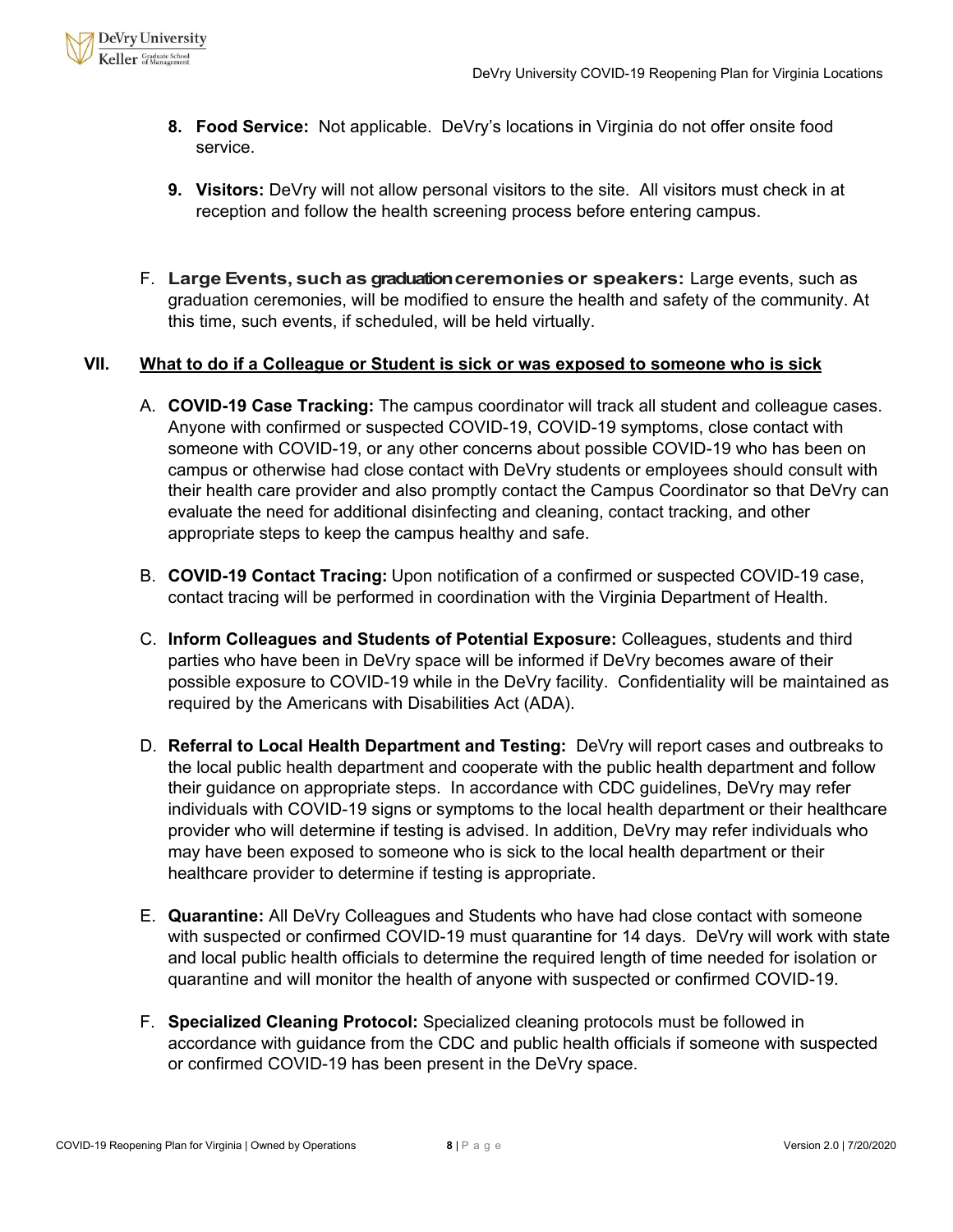

- 1. If it has been less than 7 days since the sick or exposed employee has been in the facility, close off any areas used for prolonged periods of time by the sick/exposed person:
	- a. Wait 24 hours before cleaning and disinfecting to minimize potential exposure for other employees
	- b. If possible, open doors and windows to increase air circulation in these areas.
- **2.** If >7 days since the sick or exposed employee has been in the facility, additional cleaning and disinfection is not necessary. DeVry will evaluate the need for additional steps based on the circumstances and applicable public health guidance.
- G. **Additional Steps:** DeVry will work with state and local public health department to determine what other steps may be appropriate. In certain circumstances, that may include temporarily closing all or part of the site.

## **VIII. Consideration of Vulnerable Individuals**

- A. The CDC has identified certain individuals who may be at increased risk of severe illness due to COVID-19 based on their age or certain underlying health conditions. For more information, see the Centers for Disease Control (CDC) website at: [https://www.cdc.gov/coronavirus/2019](https://www.cdc.gov/coronavirus/2019-ncov/need-extra-precautions/people-at-increased-risk.html) [ncov/need-extra-precautions/people-at-increased-risk.html](https://www.cdc.gov/coronavirus/2019-ncov/need-extra-precautions/people-at-increased-risk.html)
- B. DeVry will adhere to guidance from the CDC with respect to vulnerable individuals. In addition, DeVry will follow the guidelines noted under "Healthy Campus Environment" above.
- C. Employees who have questions or concerns or need reasonable accommodations because they may be at increased risk for severe illness should consult with their health care provider and contact Human Resources at DeVry. For example, you may be able to continue remote work, adjust your hours, take additional safety measures, or work an alternate shift.
- D. Students who have questions or concerns or need reasonable accommodations because they are at increased risk should consult with their health care provider and contact the Campus Coordinator at DeVry. For example, you may be permitted to participate in virtual learning opportunities, such as online courses, attending an onsite course via WebEx, etc.

## **IX. International Students**

- A. DeVry is limiting in-person student enrollment as well as monitoring SEVP guidance and travel entry requirements.
- B. DeVry is providing expanded class schedules for international students to ensure class size maximums are not exceeded.
- C. DeVry will follow federal, state, and local guidelines with respect to travel restrictions and quarantine requirements.

## **X. Education and Training Regarding COVID-19**